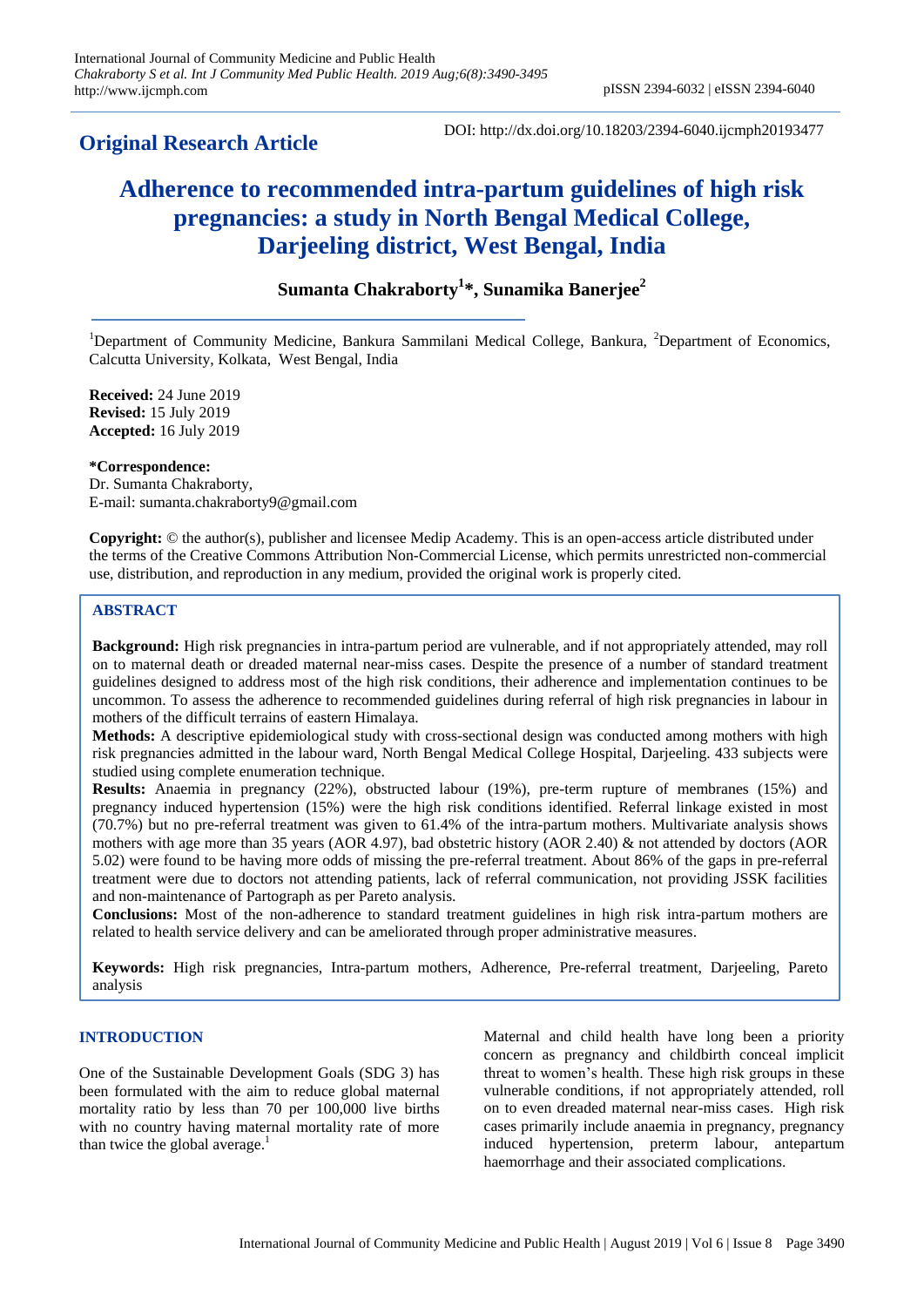So, ensuring maternal survival, decreasing maternal and neonatal mortality is of paramount importance to achieve favourable maternal and child health indicators-a surrogate marker for wellbeing of a nation. However, worldwide, every day about 830 women die from preventable causes related to pregnancy and child birth.<sup>1</sup> Maternal mortality ratio in India and West Bengal currently are 178 and 117 per 1,00,000 live births respectively.<sup>3</sup> A community based study in Karnataka in 2015 revealed prevalence of high risk pregnancy as 37%. Among them hypertension and preterm labour was present in 10.8% and 13.5% cases respectively.<sup>4</sup> 30% of women need emergency care during delivery.<sup>5</sup> Referral rate was found to be 15.2% with common reasons for referral being non progressive labour (14.8%), severe anaemia (10.3%), pre-eclampsia (10.3%), malpresentation (9.7%) and postpartum haemorrhage  $(9.7\%)$ <sup>6</sup> Also, pre-referral treatment was not received by 58.9% intra-natal mothers and a delay model study revealed 25.7% cases not receiving quality care due to third delay.6,7 These led to potentially life threatening maternal condition in 52% cases, 68.4% maternal near miss cases and 84.1% maternal death.<sup>7</sup>

Also, some mothers are referred to tertiary health facilities without any complications mostly from primary health care level and some from secondary health care level, putting an increased work load at the tertiary care level and thereby overcrowded wards and decreased patient satisfaction. There are guidelines of whom to refer and what the mother should receive from the sub-centre level to the BEmOnC centre and from there if need be to the CEmOnC centre. This linkage of services at each level following strictly the guidelines is essential to curb maternal mortality and morbidity.

Thus successful interplay of infrastructural components and functional referral systems would lead to increased utilization and optimum delivery of services by beneficiaries and health care providers respectively paving way for a healthier future. Operational guidelines for BEmOnC and CEmOnC levels, Standard Treatment Guidelines (STG) for high risk cases, Safe Childbirth Checklist (WHO), MNH Toolkits and Mother friendly hospital initiatives have emerged. Hence, synchronisation and working in accordance to structured recommended guidelines with appropriate referrals is the burning need of the hour.

There is dearth of published literature on adequacy and appropriateness of existing referral linkage of antenatal women in labour and their adherence to recommended guidelines at various levels of health care facilities like BEmOnC and CEmOnC centres, in this part of the country. Thus in the aforesaid context, a situational assessment of mothers in labour, especially high risk cases attending the only rural tertiary care hospital catering to the remote hilly difficult terrain of Darjeeling district is attempted.

# *Objectives*

To assess the adherence to recommended guidelines during referral of high risk pregnancies in labour in mothers of the difficult terrains of eastern Himalaya.

# **METHODS**

# *Study type and design*

The present study was a descriptive epidemiological study with cross-sectional design conducted between July 2016 and September 2016 at the department of Obstetrics, North Bengal Medical College Hospital (NBMCH), Darjeeling, a tertiary care teaching hospital with undergraduate and post graduate medical courses. It caters populations from difficult and hilly terrains of eastern Himalayas with cases also attending from bordering nations. There are only 30 beds in the labour ward of North Bengal Medical College & Hospital. Total deliveries per month are about 800. Total high risk intrapartum mothers admission per day is about 4. The Study subjects were all intra-partum high risk mothers attending for delivery at North Bengal Medical College and Hospital. The intra-partum high risk conditions included were anaemia in pregnancy, antepartum haemorrhage, pregnancy induced hypertension, eclampsia, obstructed labour, multi-foetal gestation, mal presentation and preterm rupture of membrane. The cases were defined and the pre-referral treatment was assessed as per Standard Treatment Guidelines of Government of West Bengal.

# *Sample size and sampling technique*

Complete enumeration of all high risk pregnancies admitted in the labour ward of North Bengal Medical College & Hospital in Darjeeling district of West Bengal fulfilling the study criteria. 433 subjects were studied using complete enumeration technique during our study period.

#### *Exclusion criteria*

- Non-availability of study subjects or even after two repeated visits.
- Unwilling study subjects.
- Non availability of relevant records.
- Severely ill study subjects.
- Deaf and dumb study subjects.
- Developmental delays among study subjects.

#### *Tools and techniques*

The study tools consisted of a pre-designed, pre-tested schedule with added questions on socio-demographic and other variables, Standard treatment guidelines by Government of West Bengal for high risk pregnancies, relevant records/registers of study subjects (medical records, prescriptions, treatment card, referral card, etc). Study techniques include interview of study subjects,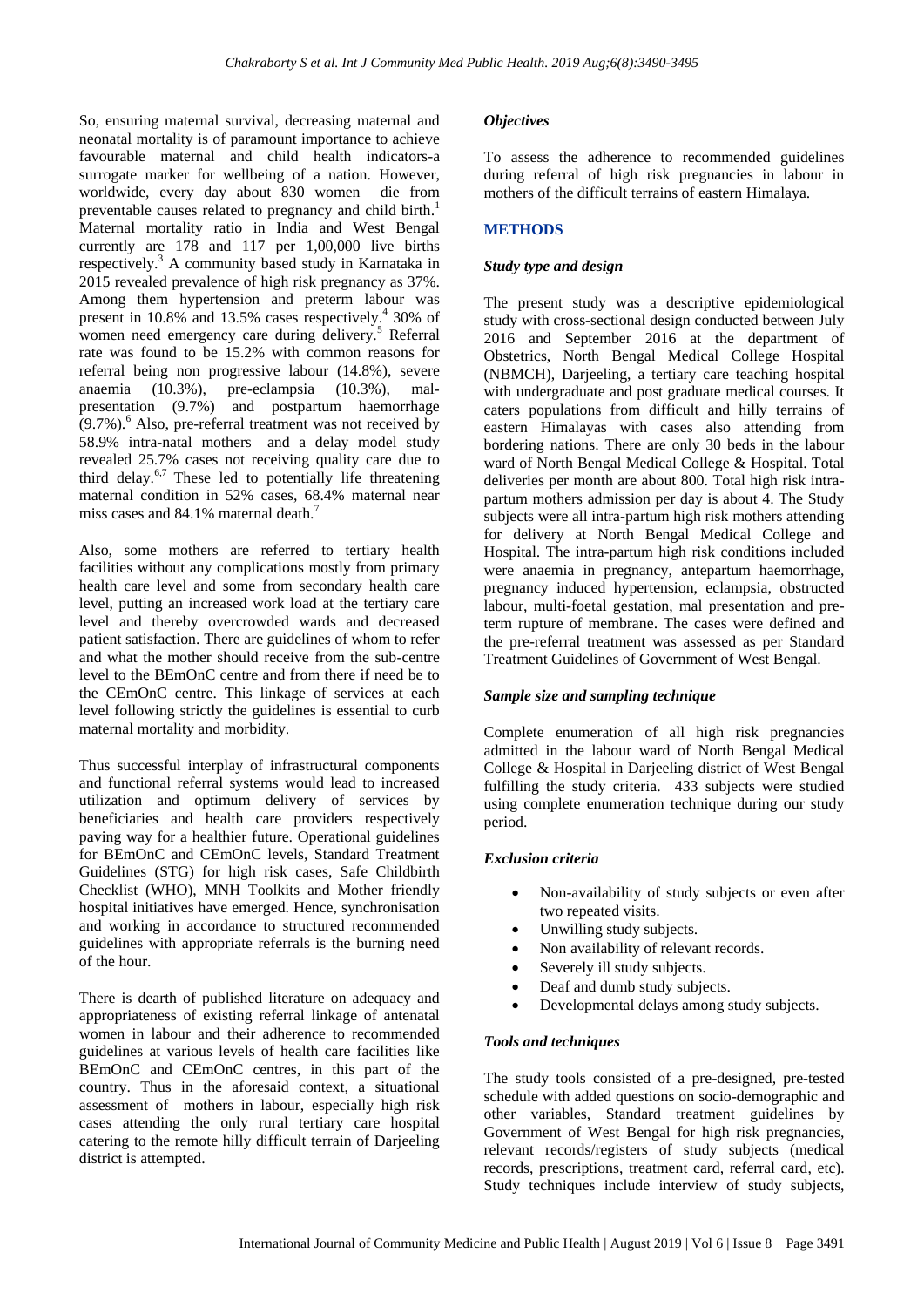observation, check-list monitoring and reviewing of records.



# **Figure 1: Flow chart showing referral linkage of study subjects.**

#### *Statistical methods*

All data were entered into the IBM Statistical Package of Social Sciences (SPSS) v20. After entering the data, they were checked for accuracy and inconsistencies resolved by comparing with the raw data. Bivariate and multivariate logistic regression using adherences to standard treatment guidelines as pre-referral treatment in high risk intra-partum mothers as the outcome variable were done. The association of the factors was determined at the individual level and after adjusting using the Odds ratio and the 95% confidence intervals were calculated. All hypothesis testing were two tailed and p value of ≤0.05 was considered statistically significant.

#### *Ethical considerations*

The study was conducted after the approval of the Institutional Ethics Committee of North Bengal Medical College, Darjeeling. Informed consent was obtained for all the study participants.

#### **RESULTS**

Between July-September'16 there were 433 admissions of high risk intra-partum mothers in the obstetric inpatient department of the North Bengal Medical College and Hospitals. By complete enumeration technique all the patients were included in our study. Majority of the study subjects were in the age group of 20-34 years (75.1%), Hindus (59.8%), literate (90.5%), home-maker (50.9%) and belong to lower socioeconomic class (54.5%) as per modified B.G. Prasad's scale. There was considerable inter-district (49.2%) and inter-state (6.2%) referral of intra-partum high risk mothers (Table 1).

# **Table 1: Socio-demographic distribution of study subjects (n=433).**

| Socio-demographic correlates |                    | <b>High risk</b><br>conditions<br>$N(\%)$ |  |
|------------------------------|--------------------|-------------------------------------------|--|
|                              | $<$ 20             | 72 (16.6)                                 |  |
| Age group                    | 20-34              | 325 (75.1)                                |  |
| (in years)                   | >34                | 36(8.3)                                   |  |
|                              | Hindu              | 258 (59.6)                                |  |
|                              | Muslim             | 95 (21.9)                                 |  |
| <b>Religion</b>              | Christian          | 64 (14.8)                                 |  |
|                              | <b>Buddhist</b>    | 16(3.7)                                   |  |
|                              | Darjeeling         | 193 (44.6)                                |  |
| <b>Residence</b>             | Inter-district     | 213 (49.2)                                |  |
|                              | Inter-state        | 27(6.2)                                   |  |
| <b>Literacy</b>              | Illiterate         | 41 (9.5)                                  |  |
| status                       | Literate           | 392 (90.5)                                |  |
| <b>Occupation</b>            | Home-maker         | 220 (50.9)                                |  |
|                              | Working            | 213 (49.1)                                |  |
| Socio-                       | <b>Upper class</b> | 197 (45.5)                                |  |
| economic<br>status           | Lower class        | 236 (54.5)                                |  |



# **Figure 2: Pie diagram showing distribution of intrapartum mothers according to the high risk conditions of pregnancy (n=433).**

The most common high risk intra-partum condition identified in the study was anaemia in pregnancy (22%) followed by obstructed labour (15%) (Figure 2). Gaps in pre-referral treatment was highest in eclampsia (80%) followed in close succession by antepartum haemorrhage (79.5%) and anaemia in pregnancy (78.1%) (Figure 3).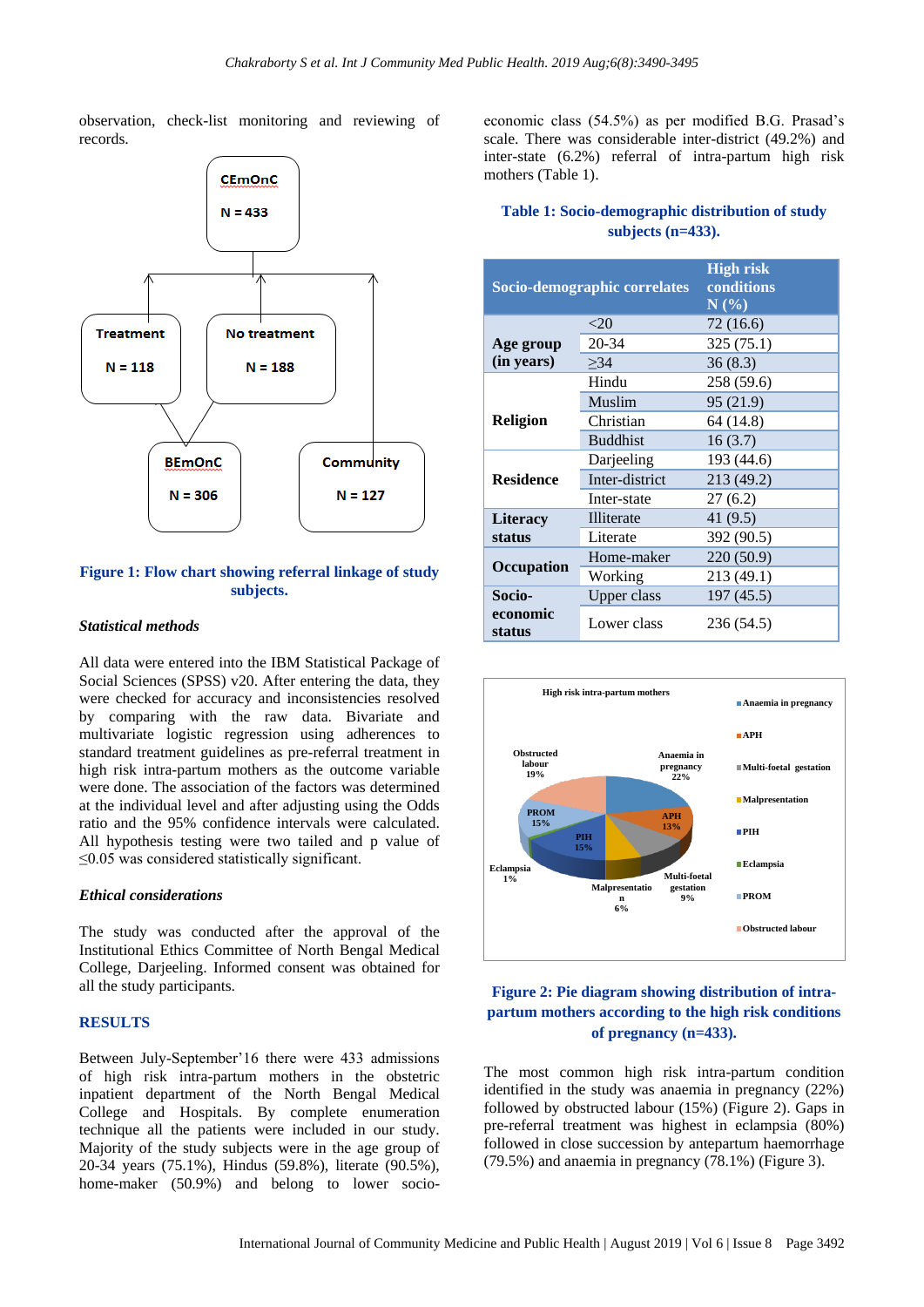

# **Figure 3: Gaps identified in pre-referral management of study subjects (n=306).**

#### *Bivariate analysis*

On bivariate analysis following factors were found to be significantly associated with non-adherence to standard treatment guidelines in high risk intra-partum mothers as follows:- age more than 35 years (OR: 8.76; 95% CI: 2.88, 26.66), having bad obstetric history (OR: 2.81; 95% CI:1.71, 4.60) , inter-district referred mothers (OR: 2.27; 95% CI: 1.31, 3.57) and those not attended by doctors (OR: 5.02; 95% CI: 2.69, 9.32) (Table 2).

#### *Multivariate analysis*

Following adjustment the following factors were seen to be statistically significantly associated with nonadherence to standard treatment guidelines in high risk intra-partum mothers as follows:- age more than 35 years

(AOR: 4.97; 95% CI: 1.41,17.53), having bad obstetric history (AOR: 2.40; 95% CI:1.34, 4.32) & those not attended by doctors (AOR: 5.12; 95% CI: 2.92,8.99) (Table 2).

#### *Pareto analysis*

About 86% of the gaps in pre-referral treatment were due to doctors not seeing the patients, lack of referral communication, not providing JSSK facilities and nonmaintenance of Partograph as per Pareto analysis (Figure 4).



(\*multiple responses present)

**Figure 4: Pareto analysis of reasons for nonadherence of standard treatment guidelines in prereferral management of high risk intra-partum mothers.**

# **Table 2: Unadjusted and adjusted odds of non-adherence to standard treatment guidelines in high risk intra-partum mothers (n=306).**

| <b>Variables</b> |                |                           | <b>OR (95%CI)</b>                                        | <b>AOR</b> (95% CI) |
|------------------|----------------|---------------------------|----------------------------------------------------------|---------------------|
|                  |                | <b>Present</b><br>$N(\%)$ |                                                          |                     |
| $<$ 20           | 14(12.6)       | 46(23.6)                  |                                                          |                     |
| $20 - 34$        | 91 (81.9)      | 133(68.2)                 | $*2.26(1.17-4.41)$                                       | $1.34(0.61 - 2.90)$ |
| $\geq$ 35        | 6(5.5)         | 16(8.2)                   | $*8.76(2.88-26.66)$                                      | $*4.97(1.41-17.53)$ |
| Darjeeling       | 66             | 89                        |                                                          |                     |
| Inter-district   | 40             | 94                        | $*2.16(1.31-3.57)$                                       | $*2.27(1.26-4.07)$  |
| Inter-state      | $\overline{5}$ | 12                        | $0.93(0.31-2.81)$                                        | $1.01(0.29-3.42)$   |
| Illiterate       | 48 (43.2)      | 96 (49.2)                 |                                                          |                     |
| Literate         | 63 (56.8)      | 99 (50.8)                 | $0.91(0.56-1.48)$                                        | $1.15(0.61 - 2.20)$ |
| Home-maker       | 45 (40.5)      | 93 (47.7)                 | 1                                                        |                     |
| Working          | 66(59.5)       | 102(52.3)                 | $1.45(0.89-2.35)$                                        | $1.17(0.65 - 2.12)$ |
| Upper class      | 72 (64.9)      | 106(54.4)                 |                                                          |                     |
| Lower class      | 39(35.1)       | 89 (45.6)                 | $1.09(0.67-1.81)$                                        | $1.02(0.53-1.96)$   |
| Absent           | 95(85.6)       | 144 (73.8)                |                                                          |                     |
| Present          | 16(14.4)       | 51 (26.2)                 | $*2.81(1.71-4.60)$                                       | $*2.40(1.34-4.32)$  |
| Doctors          | 66 (59.5)      | 81 (41.5)                 |                                                          |                     |
| <b>Others</b>    | 45(40.5)       | 114(58.5)                 | $*5.12(2.92 - 8.99)$                                     | $*5.02(2.69-9.32)$  |
|                  |                | <b>Absent</b><br>$N(\%)$  | <b>Non-adherence to standard</b><br>treatment guidelines |                     |

\*- Statistical significance.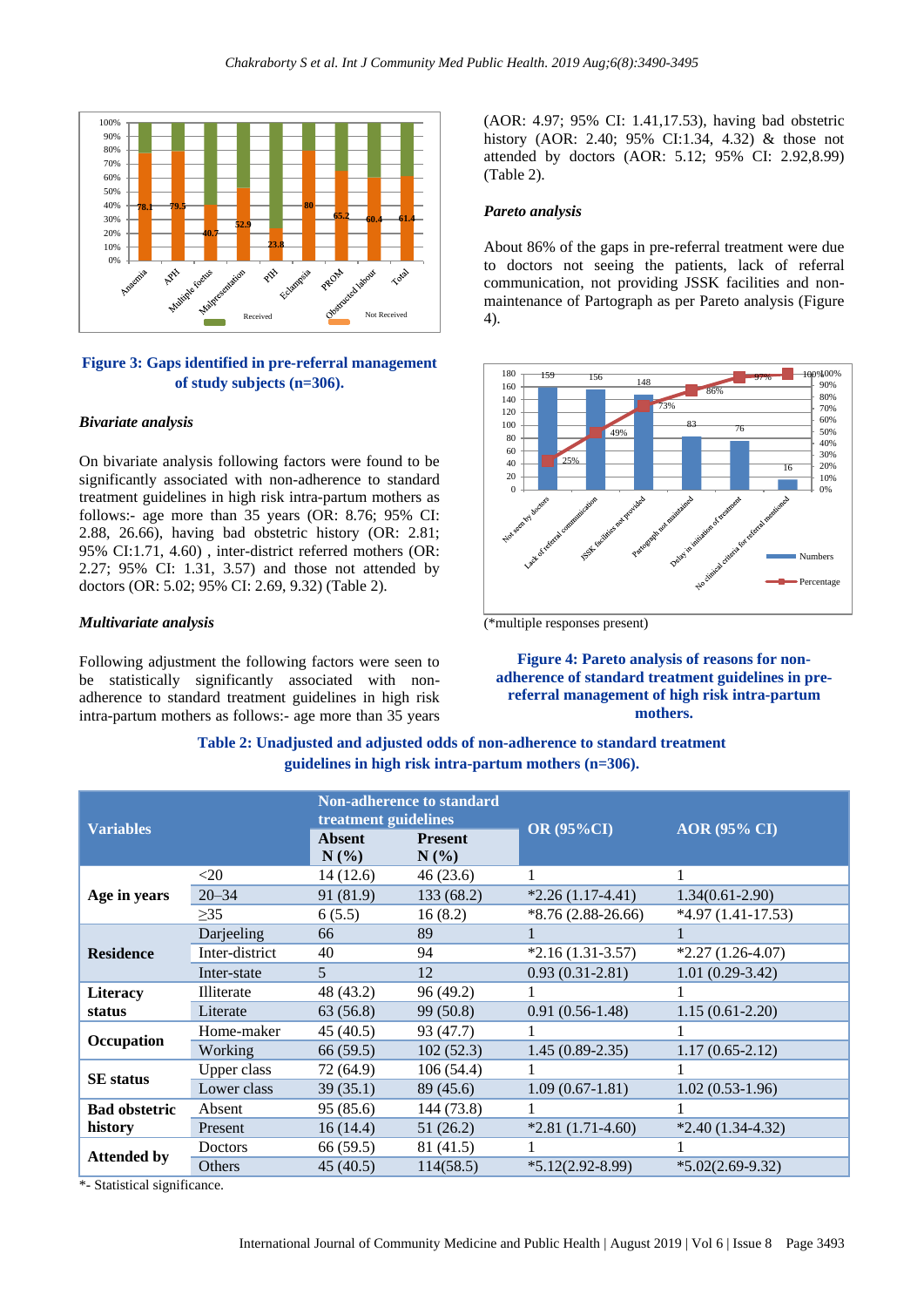#### **DISCUSSION**

The present study identifies several factors as predictors of non-adherence to standard treatment guidelines in high risk intra-partum mothers such as age of mother more than 35 years, mothers having bad obstetric history, mothers not attended by doctors in the primary care setup etc. The study also pin-points some gaps based on interview of patients and care-givers and review of treatment and referral records as doctors not seeing the patients, lack of referral communication, not providing JSSK facilities and non-maintenance of Partograph. On Pareto analysis applying six-sigma principles, it may be inferred that if these factors were appropriately taken care of, may decrease the non-adherence to standard treatment guidelines by 86%.

A community based study in Karnataka in 2015 revealed prevalence of high risk pregnancy as 37%. Among them hypertension and preterm labour was present in 10.8% and 13.5% cases respectively.<sup>4</sup> 30% of women need emergency care during delivery.<sup>5</sup> The index study was a hospital based study, so prevalence of high risk pregnancy was beyond our scope.

The most common high risk intra-partum condition identified in the index study was anaemia in pregnancy (22%) followed by obstructed labour (15%). While a study in a study in Gujarat, referral rate was found to be 15.2% with most common reasons for referral being non progressive labour (14.8%), severe anaemia (10.3%), and pre-eclampsia (10.3%) in the global scenario a study in Netherlands revealed that request for pain relief (30.5%) was the most common cause of referral.<sup>6,7</sup>

In our study, referral linkage exists in most (70.7%) but no pre-referral treatment was given to 61.4% of the intrapartum mothers while in a study in Gujarat pre-referral treatment was not received by 58.9% intra-natal mothers.<sup>6</sup> A delay model multi-centric study in Brazil revealed 25.7% cases not receiving quality care due to third delay which resulted in potentially life threatening maternal condition in 52% cases, 68.4% maternal near miss cases and 84.1% maternal death. $^8$ 

On multivariate analysis in our study, age of mothers more than 35 years, inter-district referrals, bad obstetric history of mothers and doctors not attending the patients were found to be predictors of non-receipt of pre-referral treatment in the intra-partum period. A multi-centric study in Gujarat and Tamil Nadu revealed that mothers education, road accessibility, JSY facility predicts institutional deliveries in expecting mothers.<sup>9</sup>

Empathy of midwives and physicians, communication of information, physical comfort and services were the predictors of satisfaction of Czech intra-partum mothers.<sup>10</sup> By Pareto analysis, we found that lack of referral communication, physicians absence in attending the patients were found as reasons of non-adherence to pre-referral treatment guidelines in high risk intra-partum mothers in the present study. Thus, it can be inferred that empathy, risk communications were more important a reason in mother's satisfaction, even more than her pain management.

#### **CONCLUSION**

Even with the best possible antenatal screening, any delivery can become a complicated one requiring emergency intervention. So, institutional delivery is preached and practised and is the call of the day presently. The 3 tier health care delivery system in India has stipulated guidelines on management of pregnancy cases and its complications such that if appropriately adhered to may curb the maternal and neonatal morbidities & mortalities.

#### *Limitations*

Our study was institution based in a tertiary care centre, so the prevalence of referral could not be ascertained. A larger study considering the infrastructural and logistics issues in the primary care set up on the one hand and the training need and motivational factors of the health care providers on the other hand may help a better synchronization of the health care delivery system and thereby ensure a favourable outcome in terms of maternal and child health issues. Recall bias and poor documentation on the part of health care providers were other constraints of the study, which was taken care of by short recall period (24 hours) and reviewing of medical and referral records.

#### **ACKNOWLEDGEMENTS**

Heartily indebted to Community Medicine Obstetrics Department of North Bengal Medical College for allowing me to carry on the study and the study subjects for providing information required for the study.

#### *Funding: No funding sources*

*Conflict of interest: None declared Ethical approval: The study was approved by the Institutional Ethics Committee of North Bengal Medical College.*

### **REFERENCES**

- 1. World Health Organization. Fact sheet no. 348: Maternal mortality, 2015. Available http://www.who.int/mediacentre/factsheets/fs348/en Accessed 28 March 2019.
- 2. Montgomery AL, Ram U, Kumar R, Jha P. Million Death Study Collaborators. Maternal mortality in India: causes and healthcare service use based on a nationally representative survey. PloS ONE. 2014 15;9(1):e83331.
- 3. Censusindiagovin. Available at [http://www.](http://www/)Census india.gov.in/vital\_statistics/SRS\_Bulletins/MMR\_ Bulletin-2010-12.pdf . Accessed 28 March 2019.